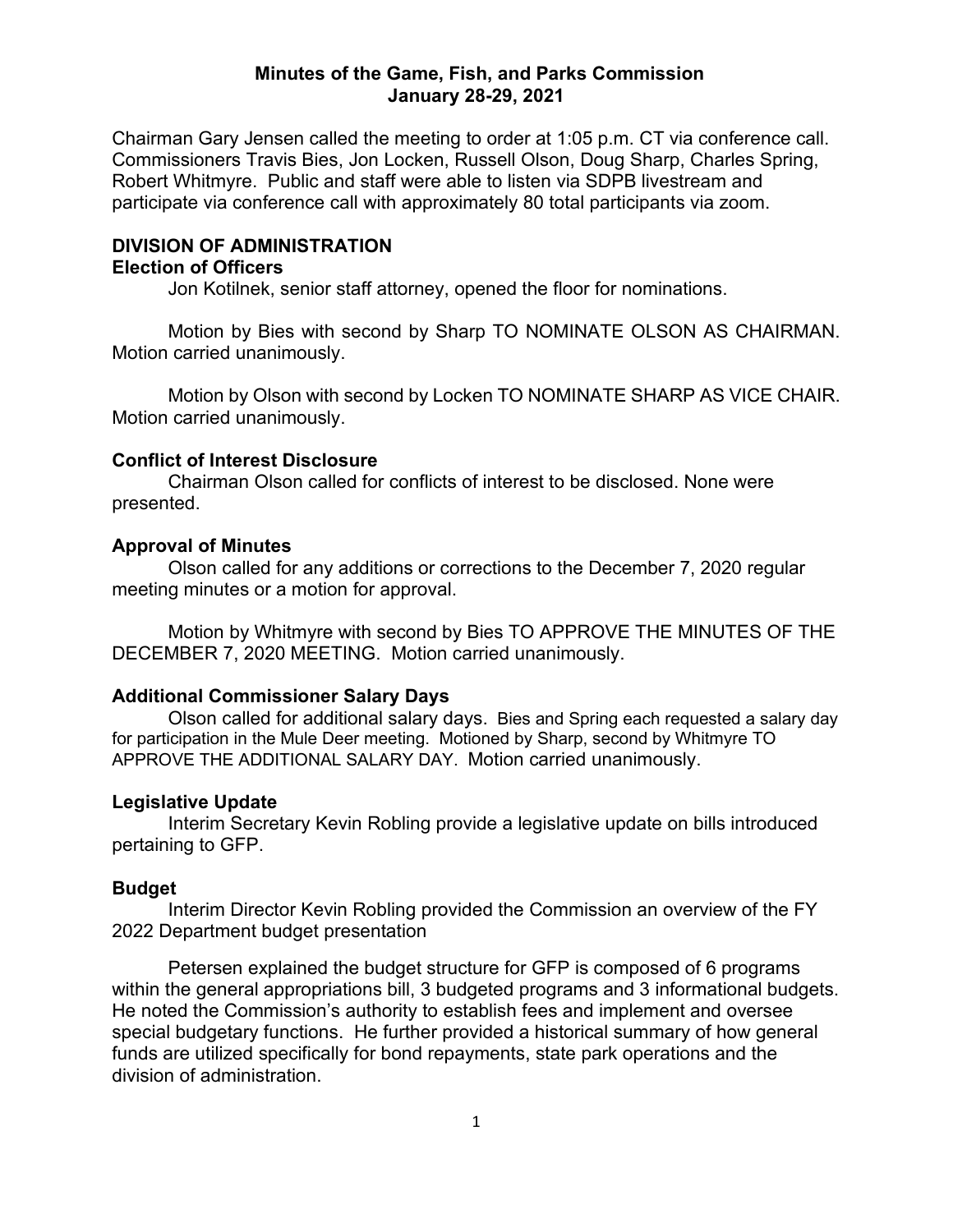Tom Kirschenmann, wildlife division director, presented the wildlife operations budget with breakdown into programs in the categories of wildlife management, habitat and access, fisheries, and public service. Kirschenmann also provided the breakdown of capital development projects including shooting ranges, aquatic habitat, hunter/angler access and facility maintenance and construction.

Scott Simpson, parks, and recreation director, presented the parks and recreation revenue estimates and explained the breakdown of fund sources being federal, general, bond payments, park revenue, dedicated taxes and license fees and miscellaneous. Simpson provided an overview of the capital development projects including new development, preventative maintenance, and water-based development.

## **Centralized E-Commerce System**

The briefing included a review of the timeline and progress on RFP and contract development and the announcement of a final contract awarded to Brandt Information Services. Senior advisor Emily Kiel stated that a seven-year contract was signed January 27 with Brandt Information Services with an option for a three-year extension. The department's finance director, Chris Petersen, stated that GFP pays about \$1.4 million per year for the two. The contract is based on transactions, costing an estimated \$1.7 million per year. Additionally, information was shared on the solution features and next steps for development and data migration.

#### **Pheasant Hunting Marketing Campaign 2020 Summary**

Mike Gussiaas, marketing director for the Department of Tourism, provided the Commission with a year in review of the pheasant hunting marketing campaign from 2020. It was mentioned that the total ROI on trackable paid media efforts was \$3.15 with a total spend in the first year of \$661,808 – under budget of \$700,000. Total license sales trackable to paid media efforts was nearly 12,000 and total license revenue was just over \$643,000. Key performance indicators increased across the board: website traffic (55% increase), email subscribers (65% increase) and Facebook following (16% increase).

### **License Sales Update**

Heather Villa, wildlife administration chief, said License sales were strong in 2020. The Commission book contains two license summaries: year-end summary for 2020 and year to date for 2021. The 2020 license year ended with a \$2.8 million increase in revenue over the 3-year average. \$2.5 million was collected for the newly enacted Habitat Stamp. For 2021, we are currently up roughly \$774,000 in revenue with about \$340,00 being in Habitat Stamp sales. We are hoping to continue with this momentum and see more people get outside. Governor Noem's message that "The Outdoors are Open" has been a key component of our license sales success.

#### **R3 2020 Update**

Taniya Bethke, wildlife education, provided an update on R3 efforts for 2020.

#### **Law Enforcement Recruitment Campaign**

Sam Schelhaas, law enforcement chief, presented information on a multi-agency recruitment effort within South Dakota State Government. The Out-of-State Law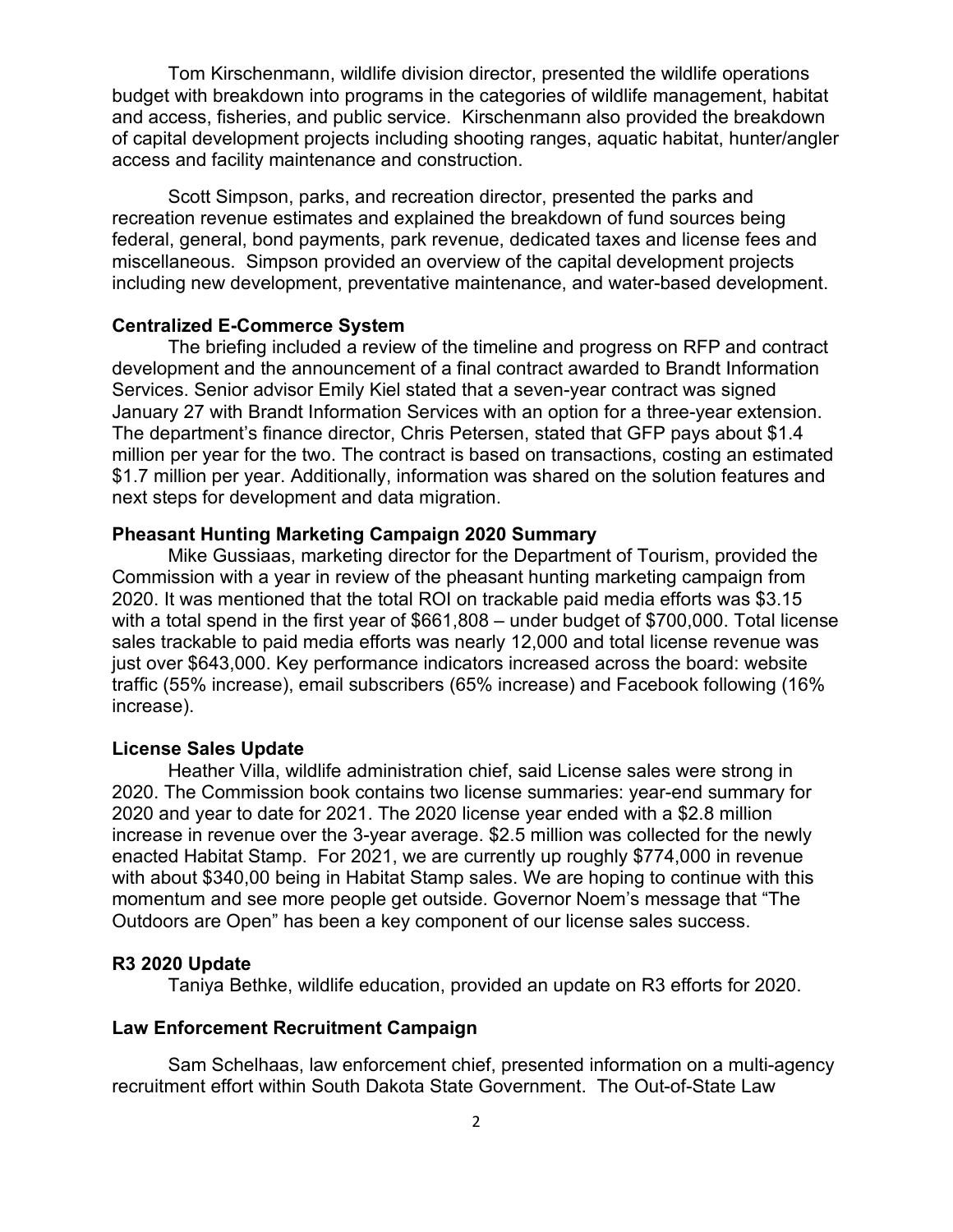Enforcement Recruitment Project was coordinated by the Bureau of Human Resources (BHR) and involved the South Dakota Game, Fish and Parks (GFP), the South Dakota Highway Patrol (HP) and the South Dakota Department of Corrections (DOC). The goal was to strengthen partnerships and recruit new officers on a national level. The GFP ended up with 122 total applications and is in the process of conducting interviews on approximately 40 individuals.

# **PETITIONS**

Tom Kirschenmann, wildlife division director, provided information on the petition process and options available for commission action.

#### **Blaze Orange Requirements**

Cody Warren submitted a petition to require a minimum square inch of fluorescent for big game hunting similar to what is done in neighboring states as he feels this is a safety issue.

Kirschenmann explained the Department's recommendation to deny and maintain current requirements due to the challenges associated with measuring and assuring a necessary minimum square inch of orange be met.

Motioned by Sharp second by Spring TO DENY THE PETITION. Motion carried unanimously.

Motion by Whitmyre, second by Sharp TO APPROVE RESOLUTION 21-01 (appendix A) denying the petition. Motion carried unanimously.

#### **Preference Point System by Big Game Type**

Kyle Sipma submitted a petition requesting to change the preference point system for deer and elk seasons.

Kirschenmann explained there was an establishment of a new system which has only been implemented for two years. This new system is scheduled to be reviewed with the Commission once we have three years of data with the current structure. Therefore, the Department recommend not revising the system until then.

Sharp thanked petitioner for taking time to submit his petition and noted in reality there are only a limited number of elk license available and its truly a lottery and adjusting will not change this.

Motioned by Sharp second by Locken TO DENY THE PETITION. Motion carried unanimously.

Motion by Locken, second by Bies TO APPROVE RESOLUTION 21-02 (appendix B) denying the petition. Motion carried unanimously.

#### **OPEN FORUM**

Olson opened the floor for discussion from those in attendance on matters of importance to them that may not be on the agenda.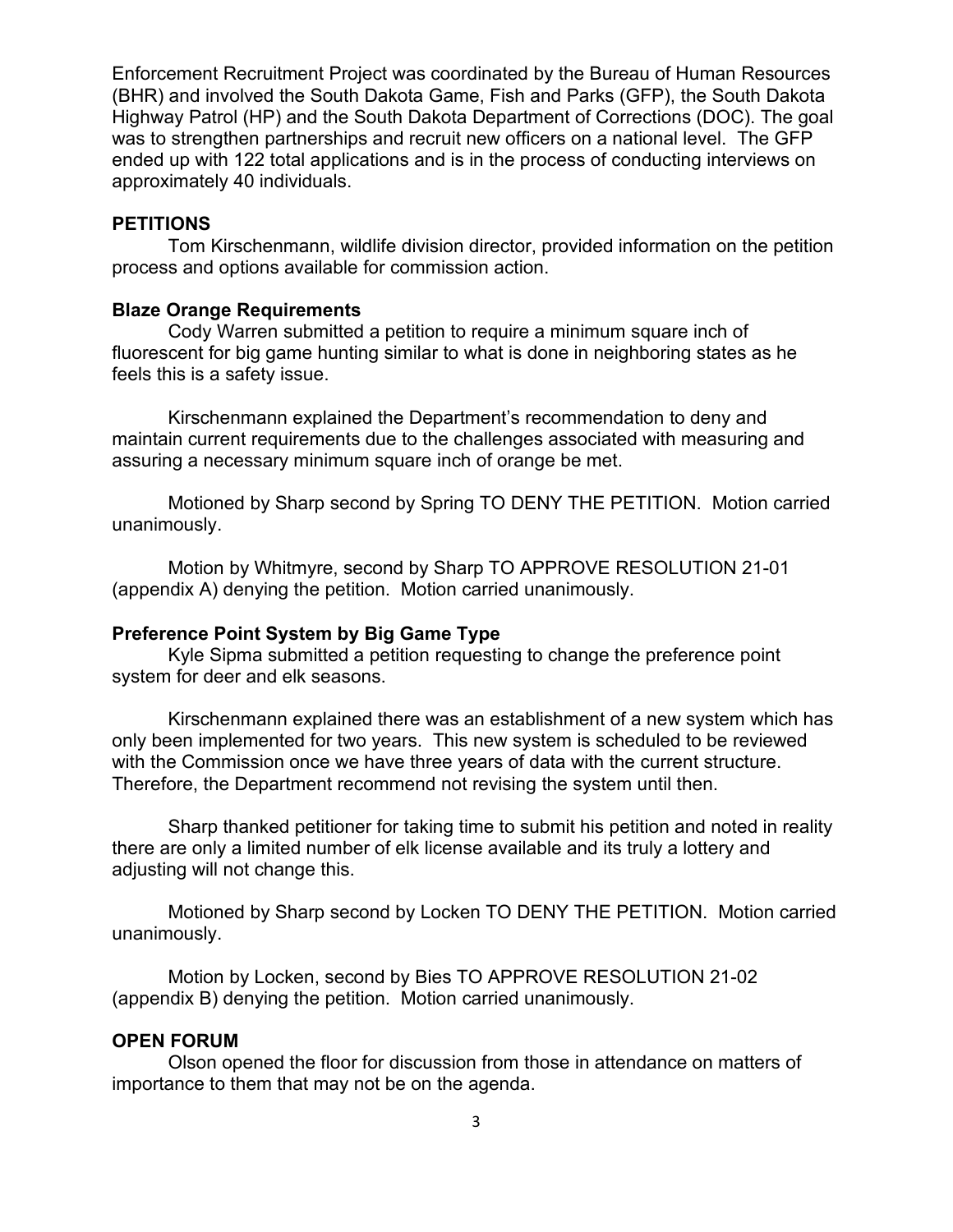George Vandel, Pierre, SD thanked the Commission for extending the pheasant season.

Nancy Hilding, Black Hawk, SD said she doesn't like how the action sheets are written and recommends a change in the language for nonmeandered waters transportation change to remove most direct path as it may be near a home or in habitat. Hilding says prairie dog acreage should be done every 3 years as that was determined by a multi-state group. She recommends beginning the survey again this year.

# **PROPOSALS**

#### **Aerial Permit Adjustments** (December)

Kanta presented the proposal to modify existing administrative rule to remove application requirements for submitting pilot certificate data and medical certificate data. He explained aerial hunting is a highly regulated activity in South Dakota and to obtain an aerial hunting permit, pilots must file an annual application with GFP. While applicants will still need to confirm they possess valid certifications, they will not be required to provide a copy of the pilot's certificate data (i.e. pilot's license) and medical certificate. This will help simplify the application process.

# **Big Game Ammo Minimum Size and Type**

Kanta presented the Departments recommended change to proposal to allow for the use of monolithic copper fluted bullets to be used to take big game animals by adding "expanding bullet" which means any bullet designed by its manufacture to create a wound channel larger than its diameter.

Motioned by Sharp, second by Whitmyre TO APPROVE THE RECOMMENDED CHANGE TO PROPOSAL ALLOW THE USE OF MONOLITHIC COPPER FLUTED BULLETS TO BE USED TO TAKE BIG GAME ANIMALS. Motion carried unanimously.

#### **Waterfowl Refuge**

Chad Switzer, wildlife program manager, presented the recommended changes to waterfowl refuges to remove the private property currently within Antelope Lake Waterfowl Refuges in sections 19 and 29, township 116 north, range 57 west in Clark County. He explained there has been a recent change in ownership of private property. The new landowner of the private property within the current Antelope Lake State Waterfowl Refuge boundary in section 19 desires to be able to hunt his property, thus he has requested his property be removed from the refuge. Due to the request, Department staff visited with the other two landowners within the boundary in sections 29 and 30. The landowner in section 29 would also like to remove his property from the refuge. Landowner in section 30 would like private property to remain in refuge status. Therefore, the recommendation is for all of Section 30 to remain in refuge status and remove private property in sections 19 and 29 from refuge status at the request of the landowners.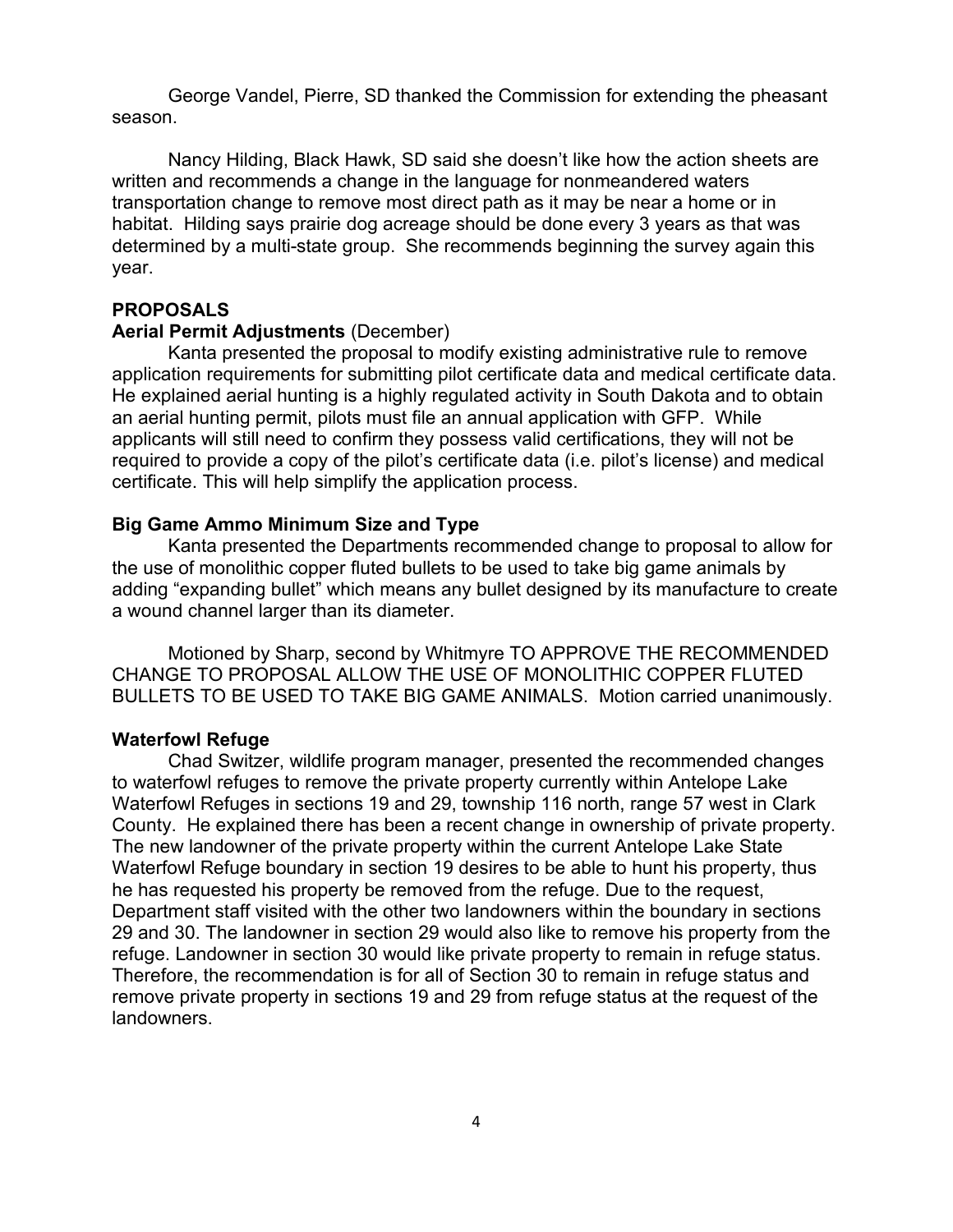Motioned by Bies, second by Locken TO APPROVE THE RECOMMENDED CHANGE TO REMOVE THE PROPERTY AT ANTELOPE LAKE FROM THE REFUGE. Motion carried unanimously.

### **Waterfowl Season Recommendations**

Switzer presented the recommended change to Waubay State Game Refuge and Waubay Lake State Game Refuge to Waubay State Game Bird Refuge in the following Administrative Rule chapters: 41:06:22:02. Restricted areas -- Exceptions. The archery deer hunting season is restricted in the following areas with the applicable restrictions or exceptions noted: (4) Waubay Lake State Game Bird Refuge and Waubay National Wildlife Refuge in Day County are open September 1 through January 1, except during the refuge firearm deer seasons established in chapter 41:06:36; 41:06:36:01.02. Waubay deer hunting season established -- Number and type of licenses. The Waubay deer hunting season is open within the boundaries of the Waubay National Wildlife Refuge and the Waubay Lake State Game Bird Refuge from one-half hour before sunrise to one-half hour after sunset daily as provided in § 41:06:36:02.02. No more than 20 one-tag deer licenses may be issued to residents. 41:06:45:02.01. Closed areas. The general muzzleloader deer hunting season is closed and licenses are not valid in the following areas: (4) Waubay National Wildlife Refuge and Waubay State Game Bird Refuge in Day County.

Motioned by Whitmyre, second by Locken TO APPROVE THE RECOMMEND CHANGES TO WAUBAY STATE GAME BIRD REFUGE**.** Motion carried unanimously

Switzer presented the recommended change to the license validity date found in ARSD 41:06:02:01.04 from "Any license is valid from December 15 preceding the printed year on the license to January 31 following the printed year on the license, inclusive" to "Any license is valid from December 15 preceding the printed year on the license to January 31 following the printed year on the license, inclusive unless otherwise specified".

Motioned by Sharp, second by Spring TO APPROVE THE RECOMMENDED CHANGE TO VALID DATES OF THE STATE MIGRATORY BIRD CERTIFICATION PERMIT. Motion carried unanimously.

Switzer presented the recommended changes to the duck hunting season to as follows:

- 1. During the first 16 days of the season an additional two blue-winged teal may be harvested in addition to the daily bag limit for the Tier 1 Option only.
- 2. Include mergansers in the daily bag limit of ducks for the Tier 2 Option only.

Motioned by Locken, second by Bies TO APPROVE THE RECOMMENDED CHANGES TO THE DUCK HUNTING SEASON. Motion carried unanimously.

Switzer presented no recommended changes to the youth waterfowl hunting season.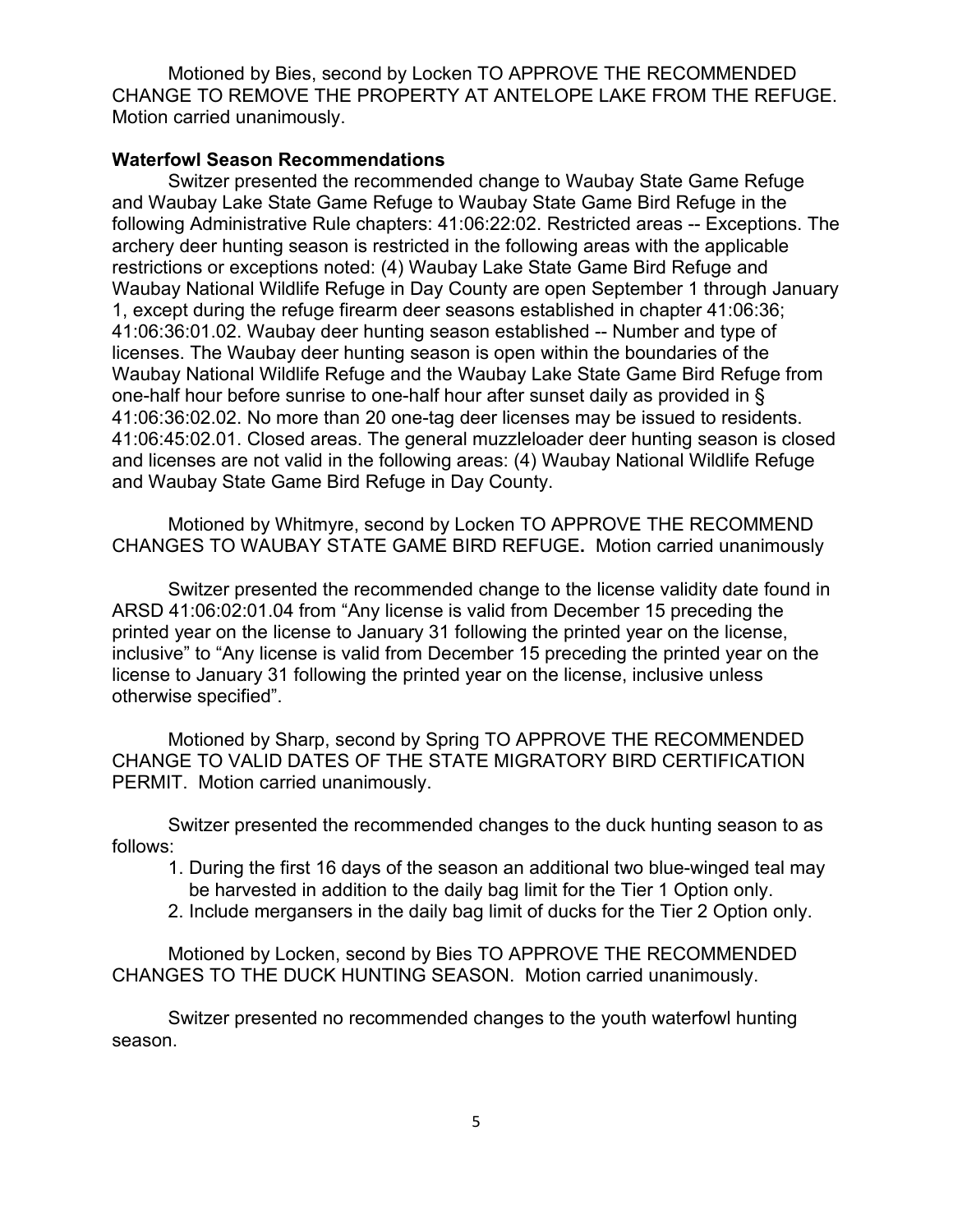Switzer presented the recommended change to the goose hunting season to Modify the open area to include that portion of Meade County south of South Dakota Highway 34 and the counties of Aurora, Beadle, Bon Homme, Brookings, Brown, Clark, Clay, Codington, Davison, Day, Deuel, Edmunds, Faulk, Hamlin, Hanson, Hutchinson, Grant, Jerauld, Kingsbury, Lake, Lincoln, Marshall, McCook, McPherson, Miner, Minnehaha, Moody, Roberts, Sanborn, Spink, Turner, Union and Yankton.

Motioned by Whitmyre, second by Bies TO APPROVE THE RECOMMENDED CHANGES TO MODIFY THE OPEN AREAS FOR GOOSE HUNTING AUGUST MANAGEMENT TAKE. Motion carried unanimously.

Switzer presented the recommended changes to the early fall Canada goose season to change the start date from the first Saturday of September to September 1<sup>st</sup> and increase the daily bag limit from 8 to 15.

Motion by Locken, second by Bies TO APPROVE THE RECOMMENDED CHANGES TO THE EARLY FALL CANADA GOOSE SEASON. Motion carried unanimously.

Switzer presented no recommended changes to the goose hunting season.

Switzer presented no recommended changes to the special Canada goose hunting season.

Switzer presented no recommended changes to the spring light goose conservation order.

Switzer presented no recommended changes to the tundra swan hunting season.

Switzer presented no recommended changes to the sandhill crane hunting season.

Switzer presented no recommended changes to the common snipe hunting season.

#### **Mountain Goat Recommendations**

Switzer and Kanta presented no recommended changes to the mountain goat hunting season.

# **Public Lands and Waters**

Jeff VanMeeteren, parks and recreation regional supervisor, presented the recommended changes to North Point Area of Lake Francis Case:

(1) In the North Point Area of Lake Francis Case in the waters of St. Francis Bay and Prairie Dog Bay starting at the center of the respective boat ramps and extending outward in a 150-yard radius are is a "no wake zone"

(2) In the North Point Area of Lake Francis Case in the waters of St. Francis Bay and starting at the center of the respective boat ramp and extending outward in a 350-yard radius is a "no wake zone"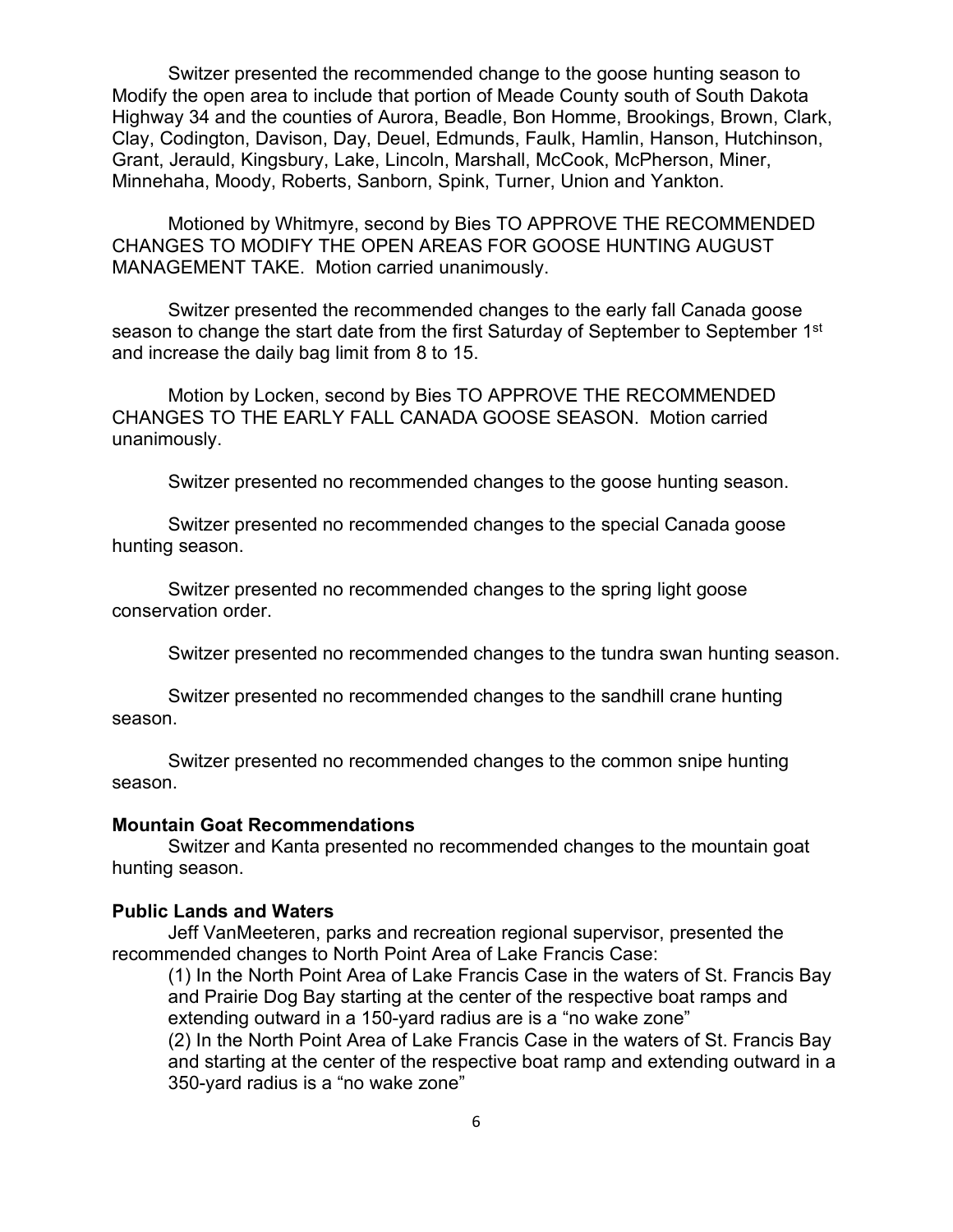VanMeeteren explained that Due to a significant increase in beach use, recreational boating, and fishing; staff has seen an increased risk for accidents in this congested area making public safety a concern. The St. Francis beach is the North Point Rec. Area's largest and most popular swimming beach in the district. Due to the topography it is protected from high winds, making it a very popular area for swimmers and kayakers alike. From the swimming beach buoys to the opposite shoreline there is approx. 200 yards of distance. This is a narrow area for the multiple recreational boaters that are towing skiers and tubers just outside the swim area, along with fisherman who go back and forth from the boat ramp. North Point Rec. Area offers four public boat ramps with the St. Francis Bay ramp being the smallest of the four. The other three boat ramps all have larger parking lots and are in proximity, with St. Francis Bay offering 25 parking stalls, Prairie Dog - 201, North Point Bay - 60, and the Fort Randall Marina at 30. No Wake buoys would be placed across the bay at approx. 100 ft in distance between each other.

Motioned by Sharp, second by Locken TO APPROVE THE RECOMMENDED CHANGES TO EXTEND THE NORTH POINT AREA NO WAKE ZONE. Motion carried unanimously.

#### **Nonmeandered Waters Navigation Lane Process**

Kotilnek presented the recommend change to proposal that removes the language the following transportation lanes are established for transportation purposes. He also explained the reason for the proposal to create a new rule to establish procedure for the public to request a navigation lane through a closed nonmeandered body of water when no other alternative legal access is available. He explained that during a special legislative session in 2017, the Legislature passed the nonmeandered waters compromise. As part of the legislation, the Commission is obligated to promulgate rules to establish a process whereby a person may petition the commission to open a portion of waters or ice of a closed nonmeandered lake for the limited purposes of transportation to a portion of a nonmeandered lake that is open for recreational use.

Motioned by Sharp, second by Whitmyre TO APPROVE THE RECOMMENDED CHANGE TO THE PROPOSAL. Motion carried unanimously.

#### **DIVISION OF PARKS AND RECREATION CSP Bison Auction and 2021 Outlook**

Matt Snyder, parks and recreation regional supervisor, provided an update on the Custer State Park Bison Auction and outlook for 2021.

### **Bison Center Update**

Matt Snyder, parks and recreation regional supervisor, provided an update on the Custer State Park Bison Center.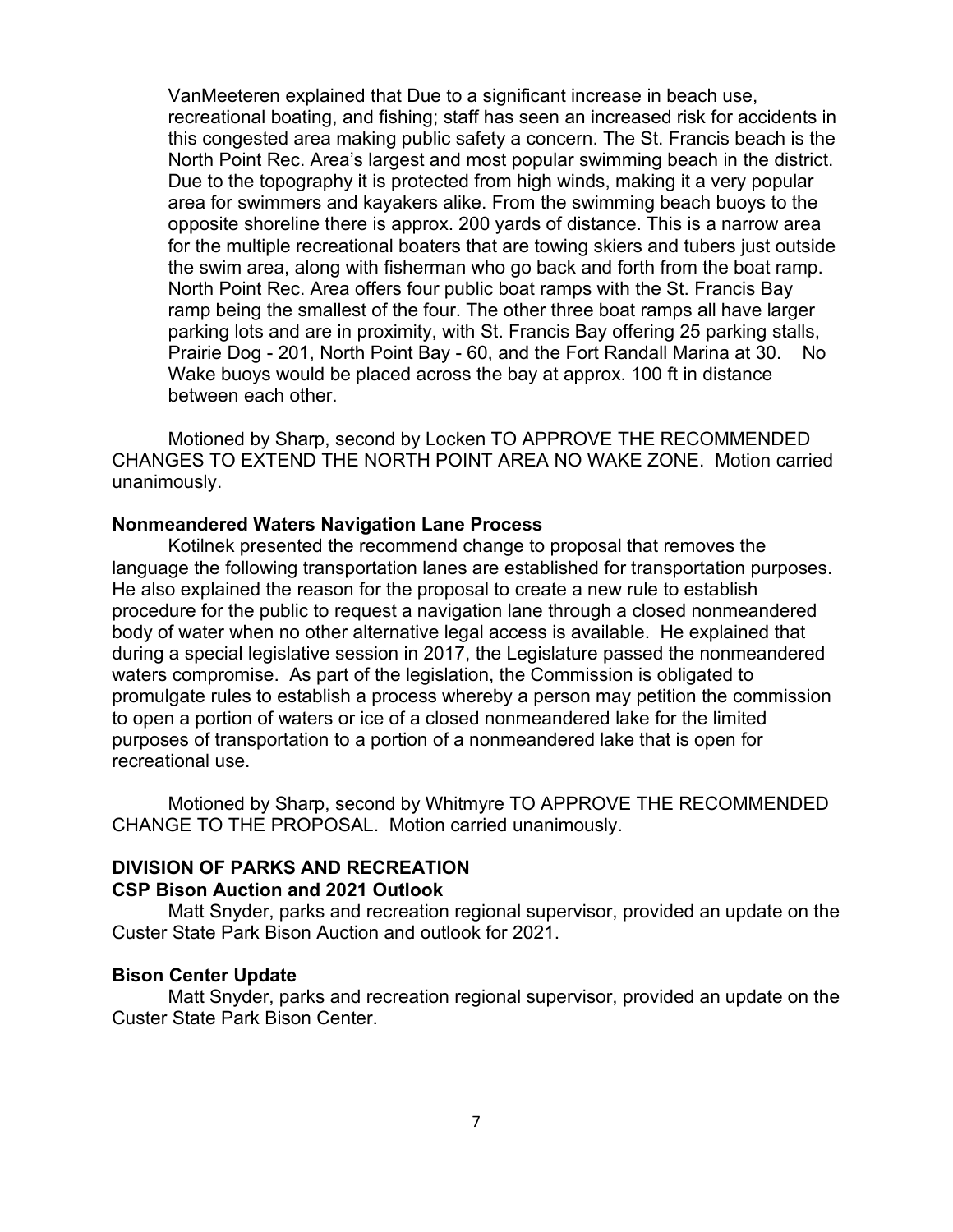#### **Automated Entrance Kiosks**

Al Nedved, Deputy Director provided the commission with an update on the selfserve kiosks that are going to be installed at the entrances to state parks. The department solicited bids and selected Flowbird as the vendor. 96 units were purchased with CARES act funding at the amount of \$4,748 per unit. These units will accept credit cards and be able to allow visitors to purchase daily or annual park entrance licenses. They will allow for better customer contact management at entrances and offices, and allow 24/7 service. Units operate on solar, battery or director power and need a cellular, wifi or phone line network connection. The units will greatly make accounting and mailing annual PEL's more efficient and reduce much of the work associated with iron ranges and the paper/cash system. Units are expected to operational by May.

## **Newton Hills Modern Cabin Completion**

Jeff VanMeeteren, park and recreation regional supervisor, said the recently completed modern cabin at Newton Hills is a new opportunity in the state park system that will ideally draw in a whole new user group of visitors looking for facilities that offer more amenities. The cabin will sleep 8 and offers a full kitchen, an ADA bathroom and two bedrooms. The cabin will work great for a large family or two families that want more amenities then a basic camping cabin, but do not need all the space of the larger lodges. Since going on the reservation system on January 19th, 63 nights have been reserved and the park has seen a great response on social media advertising, showing the need and interest for this type of cabin. Initial construction cost was \$150K and the park is hoping for a 10-15 year payback.

#### **Revenue, Camping and Visitation Report**

Al Nedved, deputy director provided and update on revenue, camping and visitation stats. He also provided information on visitor origin based on park entrance license sales and camping reservations.

# **DIVISION OF WILDLIFE Nest Predator Bounty program**

Kevin Robling and Keith Fisk presented the recommendation to extend the nest predator bounty program for 2021 and 2022. Robling explained the primary goal of the program is to enhance nest success for pheasants and ducks at localized levels by removing primary nest predators, like raccoons, striped skunks, opossums, red fox and badgers from the landscape. It is designed to increase youth and family participation in understanding and experiencing the tradition of trapping while enhancing our strong outdoor heritage.

Whitmyre noted it would be nice to see the program begin in March as soon as skunks and racoons become active in the spring. He supports this program as it enhances habitat when 75 percent of next lost is due to predators.

Olson asked if there would be more trap giveaways

Fisk said not at this time noting the Department previously provided a million dollars worth of traps, but there are weekly youth trap giveaways for participation in the program.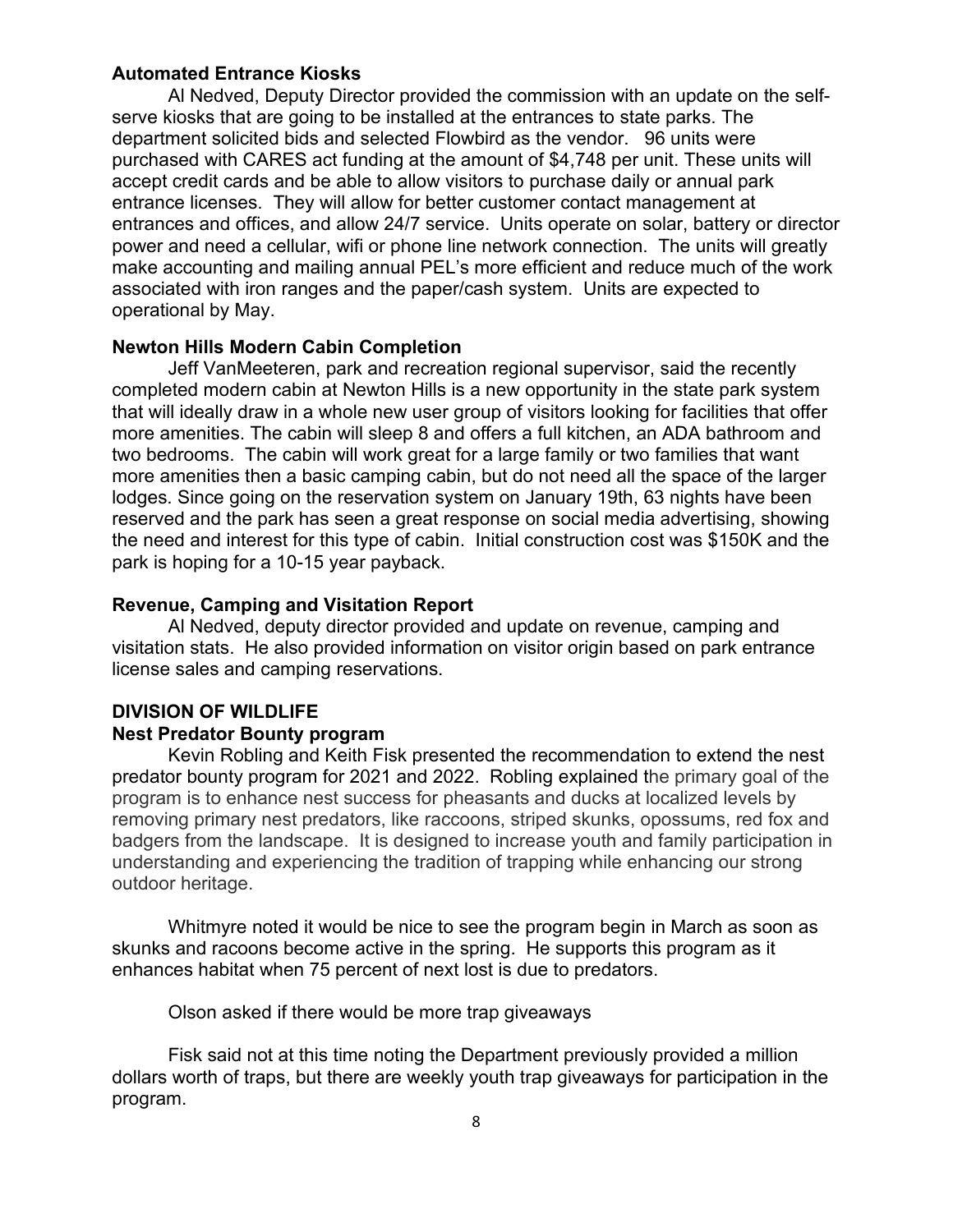Bies said he supports the program agrees with Whitmyre would rather see the extension on the front of the program and instead of the end.

Locken sees a lot of good in this program as hens nest in the same habitat that racoons utilize too. Has seen youth and veterans participating in the program.

Motioned by Whitmyre, second by Sharp TO AMEND THE PROGRAM DATES TO START MARCH 15 AND END JULY 1. Motion carried unanimously.

Motioned by Locken, second by Spring to approve as amended. Motion carried unanimously.

### **Rapid City Shooting Range**

Kanta explained the goal is to develop a free public rifle, shotgun and handgun range in the Rapid City area. This opportunity will serve as a free public rifle, shotgun and handgun range within the Rapid City area open to the public, youth groups, shooting sports groups and others. The range will be utilized by GFP staff for outdoor education and hunter education. The range will also serve airmen and women from Ellsworth Air Force Base and public from the Box Elder, Sturgis and Piedmont areas.

Sharp inquired if we are offering sporting clay opportunities as having a few different stations this is nice to give them a chance to try different things.

Kanta said there is all kinds of interest in shooting clubs right now and need to find a way to provide different opportunities for each type of group.

Bies asked what community outreach has been done

Kanta explained staff intend to reach out to neighbors within the next week. Fortunately, there are very few private residents near the facility and there will be a buffer around the property as well as a fence.

Spring said he thought it would be \$1,400 per acre and sees its \$2,000 which is a little high.

Kanta explained that when originally approached it was priced at \$2,500. We are hoping this is appraised as a development property and not pasture.

Locken noted land prices have come back a lot likely driven by lower interest rates.

Motioned by Bies, second by Spring TO APPROVE RESOLUTION 21-03 IN WHICH GFP AGREES TO PURCHASE THE LAND FOR THE SHOOTING RANGE FROM THE PARKS AND WILDLIFE FOUNDATION. Motion carried unanimously.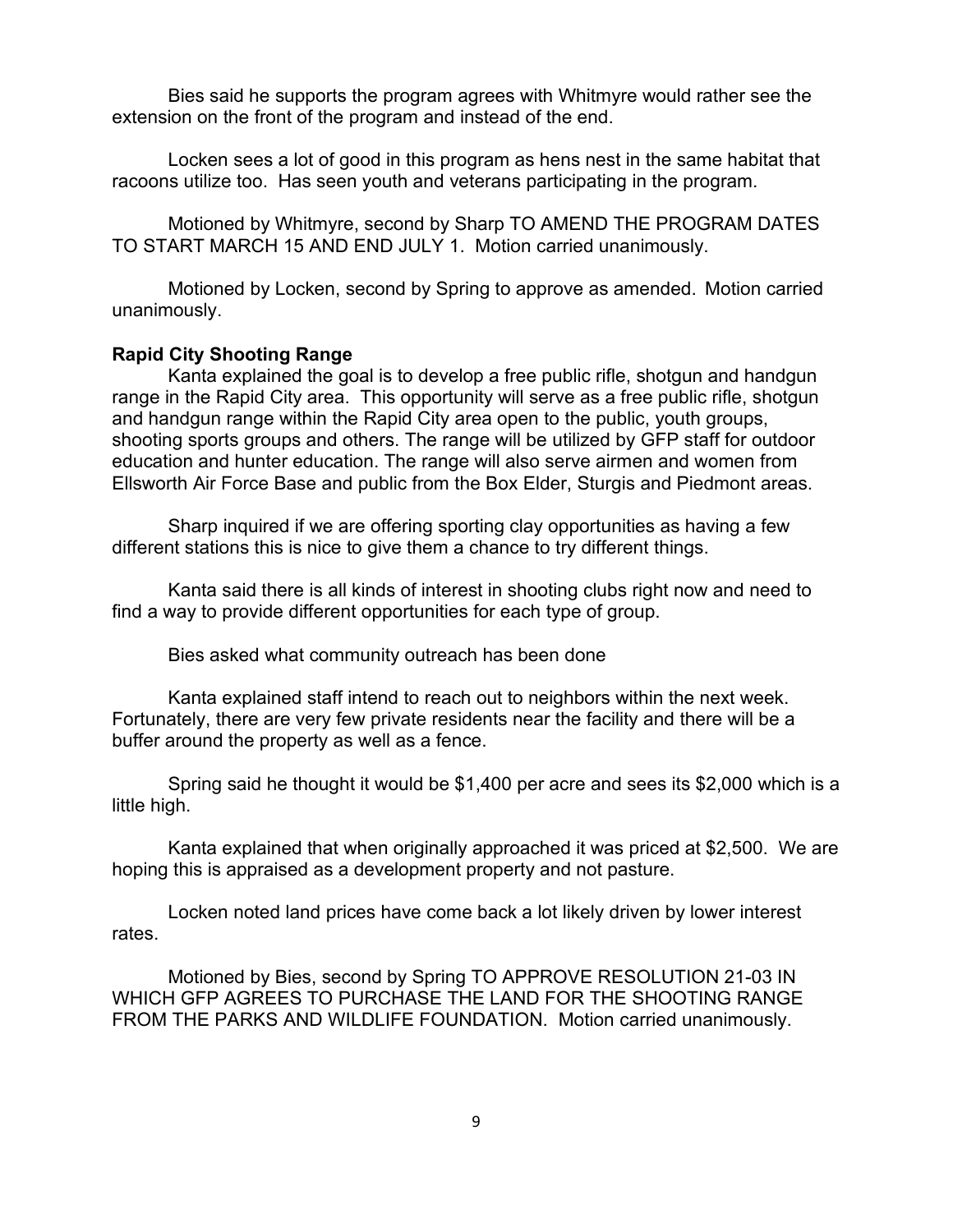# **Future of Habitat Update**

Director Kirschenmann provided a briefing on the current on-going discussions within the Wildlife Division to determine how we can do more habitat projects, how to accomplish, and any changes needed to accomplish more habitat projects. Discussions are happening at the regional level and then ideas and approaches will be incorporated into a plan to move forward with conducting more habitat and access projects. Once a final plan is compiled, a briefing will be provided to the commission.

### **Land Evaluation and Assessment Plan**

Paul Coughlin, wildlife program manager, presented a status update on the identification, evaluation, and disposal process for several Game Production Areas determined to no longer provide quality wildlife habitat or adequate public hunting opportunities. Seven GPAs in eastern South Dakota were identified through this process and are now being appraised to determine a value for public auction purposes per SDCL 41-2-29.1.

# **Urban Deer Management**

John Kanta, wildlife terrestrial's chief, informed the Commission that GFP currently works with municipalities to address issues with deer within city limits. Typically, a kill permit is issued to help address these issues. GFP is currently working with municipalities to offer archery hunting opportunities within city limits. GFP intends to enhance and expand these opportunities with current and new municipalities.

### **Missouri River Fisheries Update**

Mike Smith, fisheries senior biologist, stated fish management surveys were completed on Lakes Oahe and Sharpe in 2020, but angler creel surveys were not due to coronavirus prevention measures. Lake Oahe surveys suggest coldwater preyfish abundance is well above average and that Walleye abundance and condition are slightly above average. Similarly, surveys on Lake Sharpe suggest that walleye abundance and condition are both above the long-term average. Anecdotal evidence supports that angler use on Lakes Oahe and Sharpe was very strong which, based on previous experience, means that angler catch and harvest rates were likely higher than average.

# **Season Setting Date Selection**

Director Kirschenmann provided a briefing on how seasons are established and how the schedule is determined. It was explained that season dates vary for seasons and start dates vary for numerous reasons. It was also explained that some dates are limited due to federal regulations such as waterfowl seasons. We will continue to place future season dates on the website for our users to plan ahead, with the acknowledgement that those dates are subject to change per commission action.

#### **Adjourn**

Meeting adjourned at 10:15 a.m.

Respectfully Submitted,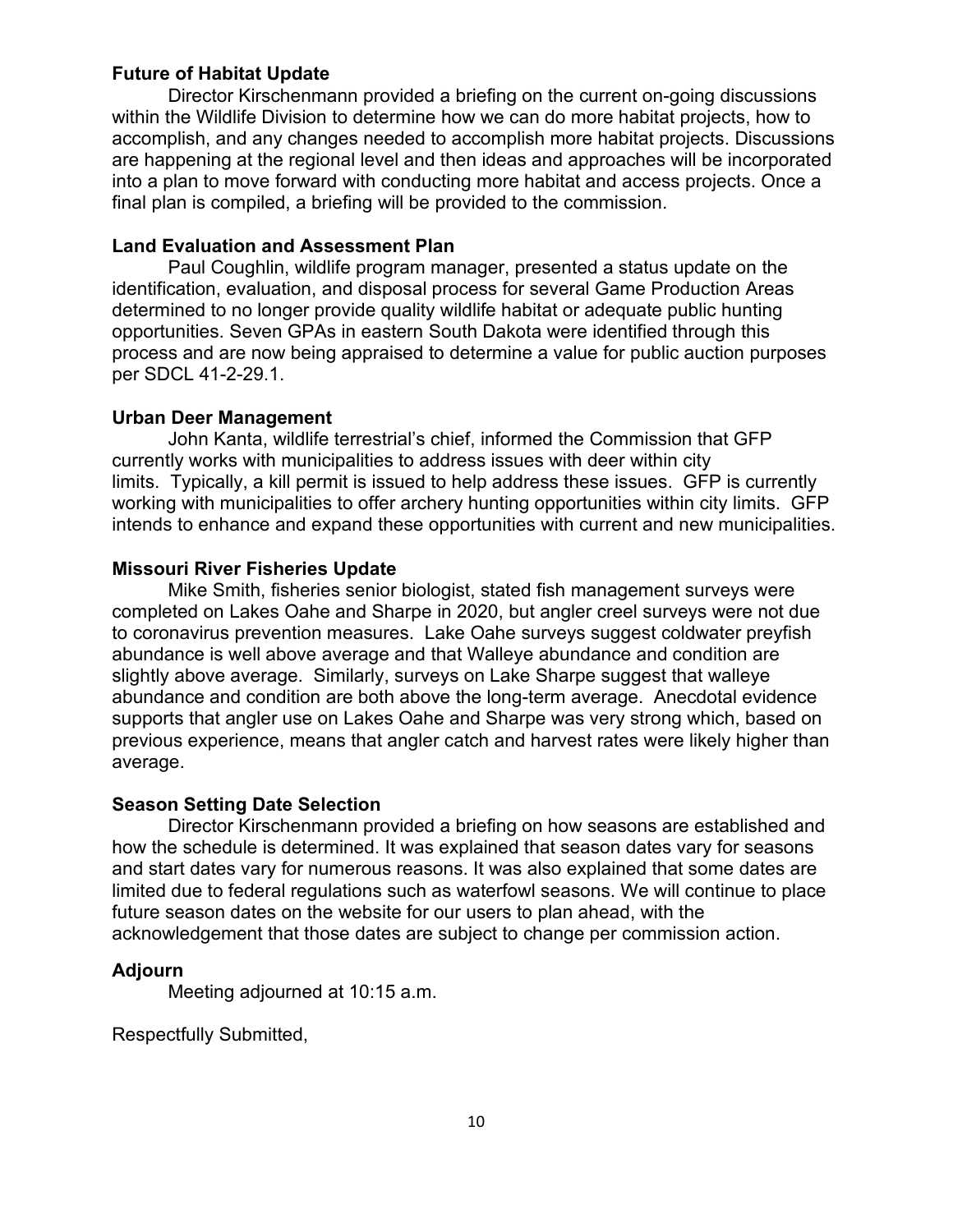$\overline{1}$ 

Kevin Robling, Interim Department Secretary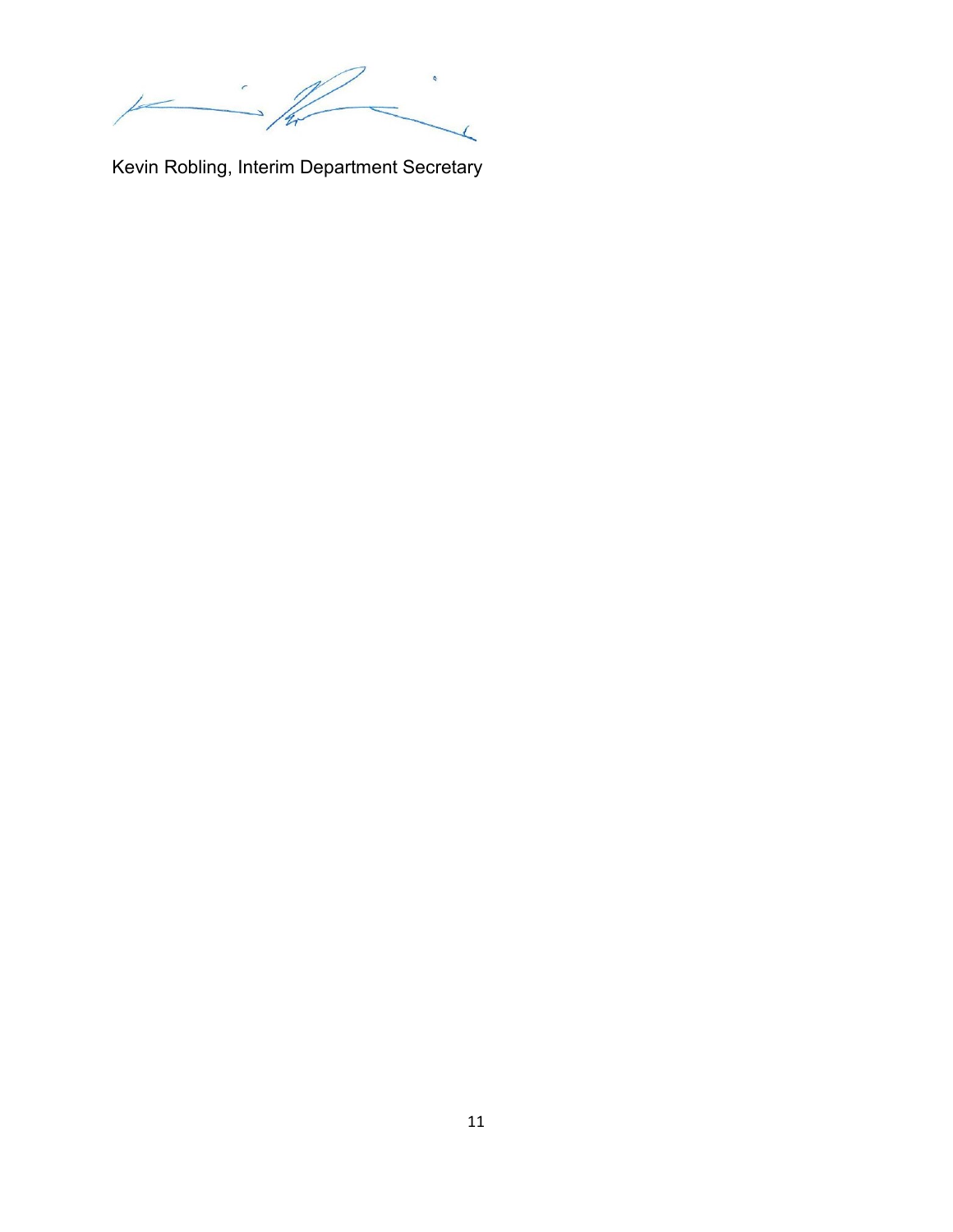# **Appendix A RESOLUTION 21-01**

WHEREAS, Cody Warren of Rapid City, South Dakota, submitted a Petition to the Game, Fish and Parks Commission (Commission) dated December 12, 2020, requesting that the Game, Fish and Parks Commission create a new rule ARSD § 41:06:04:22 (New Rule – Minimum Square Inch Requirement) – to require a minimum of 400-600 square inches of fluorescent orange to be worn during big game hunting for the reasons more fully set out in the petition (hereinafter referred to as "the Petition"); and

WHEREAS, all members of the Commission have been furnished with and have reviewed a copy of the Petition; and

WHEREAS, the Commission has been advised that a copy of the Petition has been served on all members of the Interim Rules Review Committee and Director of the Legislative Research Council as required by SDCL § 1-26-13; and

WHEREAS, the Commission has been advised that SDCL § 1-26-13 requires that within thirty (30) days of submission of a Petition, the Commission shall either "deny the petition in writing (stating its reasons for the denials) or shall initiate rule-making proceedings in accordance with SDCL 1-26-4."; and

WHEREAS, the Commission has been advised and is of the opinion that a hearing on the Petition is neither statutorily required nor necessary; and

WHEREAS, the Commission has reviewed and carefully considered the requirements and procedures set out in SDCL §1-26-13 and the contents of the Petition, including the reasons advanced by Petitioner in support of establishing a minimum square inch of orange to be worn during big game hunting; and

WHEREAS, the fluorescent orange is currently addressed in South Dakota Codified Law (SDCL 41-8-41). Per statute big game hunters, excluding turkey and mountain lion, must wear an exterior fluorescent orange hat, cap, shirt, jacket, vest, coverall, or poncho worn above the waist; and;

WHEREAS, the Department believes sufficient safety precautions already exist in state law regarding fluorescent orange requirements; and

WHEREAS, the determination of actual square inches of a fluorescent orange garment could be challenging for hunters to understand and could cause unknowing violations due to the complexity of the square inch requirement; and

WHEREAS, the enforcement of actual square inches of a garment could be challenging for Wildlife Conservation Officers to enforce due to the wide variety of shapes and garments available.

NOW, THEREFORE, BE IT RESOLVED, that the Commission does hereby deny the Petition for the reasons hereinabove stated in this Resolution, which said Resolution as adopted by the Commission shall constitute the Commission's written denial of the Petition and its reasons therefore.

BE IT FURTHER RESOLVED that the Petition, a record of the Commission's discussions concerning same, and this Resolution be made a part of the Minutes of the Commission meeting at which this Resolution is adopted, and further, that the Department be and it is hereby authorized and directed in compliance with SDCL §1-26-13 to serve a copy of an extract of that portion of the Commission minutes which pertain to the Commission's discussion of the Petition and its adoption of this Resolution, including a copy of the Resolution, on all members of the Interim Rules Review Committee and Director of the Legislative Research Council with copies also to be provided to the Petitioner, Cody Warren of Rapid City, South Dakota.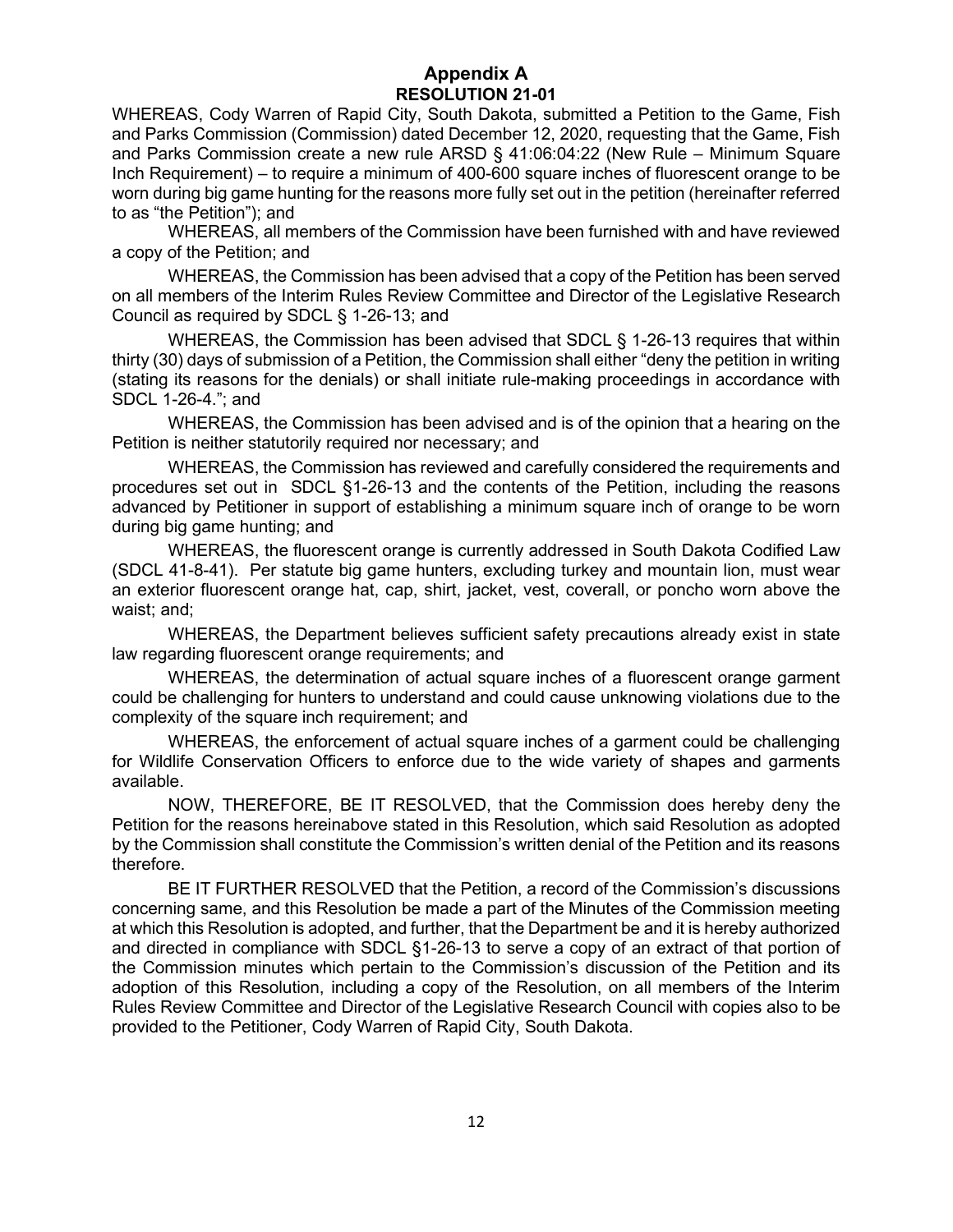## **Appendix B RESOLUTION 21-02**

WHEREAS, Kyle Sipma of Sioux Falls, South Dakota, submitted a Petition to the Game, Fish and Parks Commission (Commission) dated January 16, 2021, requesting that the Game, Fish and Parks Commission amend ARSD  $\S$  41:06:01:10 (Prior application preference) – to modify the way preference points are applied for the reasons more fully set out in the petition (hereinafter referred to as "the Petition"); and

WHEREAS, all members of the Commission have been furnished with and have reviewed a copy of the Petition; and

WHEREAS, the Commission has been advised that a copy of the Petition has been served on all members of the Interim Rules Review Committee and Director of the Legislative Research Council as required by SDCL § 1-26-13; and

WHEREAS, the Commission has been advised that SDCL § 1-26-13 requires that within thirty (30) days of submission of a Petition, the Commission shall either "deny the petition in writing (stating its reasons for the denials) or shall initiate rule-making proceedings in accordance with SDCL 1-26-4."; and

WHEREAS, the Commission has been advised and is of the opinion that a hearing on the Petition is neither statutorily required nor necessary; and

WHEREAS, the Commission has reviewed and carefully considered the requirements and procedures set out in SDCL §1-26-13 and the contents of the Petition, including the reasons advanced by Petitioner in support of altering the preference point application; and

WHEREAS, there are preference point systems currently in place for all limited-draw licenses associated with various seasons; and

WHEREAS, there are numerous ways to allocate and utilize preference points, yet each way has its own pros and cons; and

WHEREAS, the deer drawing process was modified by the GFP Commission in 2019 and the Department will be evaluating this modification after the 2021 hunting seasons, and will present a summary regarding the effectiveness of these changes for hunters obtaining a license for their preferred deer hunting season.

NOW, THEREFORE, BE IT RESOLVED, that the Commission does hereby deny the Petition for the reasons hereinabove stated in this Resolution, which said Resolution as adopted by the Commission shall constitute the Commission's written denial of the Petition and its reasons therefore.

BE IT FURTHER RESOLVED that the Petition, a record of the Commission's discussions concerning same, and this Resolution be made a part of the Minutes of the Commission meeting at which this Resolution is adopted, and further, that the Department be and it is hereby authorized and directed in compliance with SDCL §1-26-13 to serve a copy of an extract of that portion of the Commission minutes which pertain to the Commission's discussion of the Petition and its adoption of this Resolution, including a copy of the Resolution, on all members of the Interim Rules Review Committee and Director of the Legislative Research Council with copies also to be provided to the Petitioner, Kyle Sipma of Sioux Falls, South Dakota.